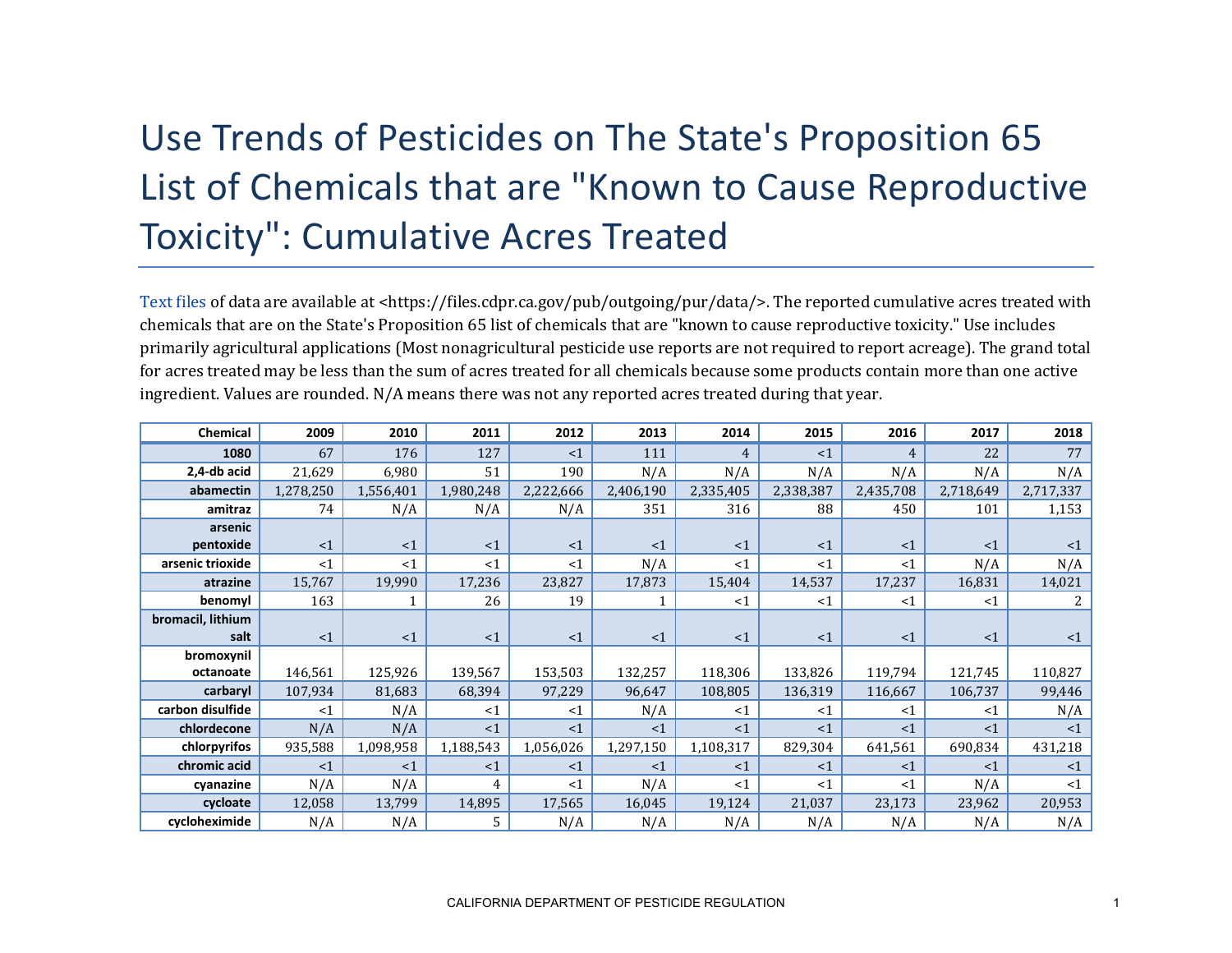| Chemical            | 2009           | 2010           | 2011         | 2012         | 2013            | 2014         | 2015         | 2016         | 2017           | 2018           |
|---------------------|----------------|----------------|--------------|--------------|-----------------|--------------|--------------|--------------|----------------|----------------|
| dichlorophen        | N/A            | N/A            | N/A          | N/A          | $\leq 1$        | N/A          | N/A          | N/A          | N/A            | N/A            |
| diclofop-methyl     | 30             | N/A            | 20           | N/A          | N/A             | N/A          | N/A          | N/A          | N/A            | N/A            |
| dinocap             | $\overline{7}$ | N/A            | $\mathbf{1}$ | N/A          | N/A             | N/A          | N/A          | N/A          | 73             | N/A            |
| dinoseb             | 304            | 111            | 427          | 81           | $\overline{55}$ | 450          | 67           | <1           | 16             | 28             |
| dioctyl phthalate   | 4,928          | 7,921          | 4,741        | 5,311        | 3,188           | 1,885        | 626          | 76           | N/A            | 46             |
| disodium            |                |                |              |              |                 |              |              |              |                |                |
| cyanodithioimido    |                |                |              |              |                 |              |              |              |                |                |
| carbonate           | N/A            | N/A            | N/A          | 235          | <1              | N/A          | 300          | 831          | N/A            | N/A            |
| endrin              | N/A            | <1             | N/A          | N/A          | N/A             | N/A          | N/A          | N/A          | N/A            | N/A            |
| eptc                | 49,708         | 44,289         | 47,770       | 56,872       | 69,989          | 89,126       | 91,512       | 100,883      | 104,151        | 91,178         |
| ethylene            |                |                |              |              |                 |              |              |              |                |                |
| dibromide           | <1             | N/A            | N/A          | $<$ 1        | N/A             | N/A          | <1           | N/A          | N/A            | N/A            |
| ethylene glycol     | 104,574        | 146,961        | 199,569      | 249,378      | 286,255         | 158,378      | 202,923      | 245,859      | 145,270        | 115,874        |
| ethylene glycol     |                |                |              |              |                 |              |              |              |                |                |
| monomethyl<br>ether | 14,573         | 35,802         | 37,642       | 35,682       | 34,566          | 35,902       | 38,633       | 30,087       | 27,520         | 19,781         |
| ethylene oxide      | 60             | N/A            | N/A          | <1           | N/A             | <1           | N/A          | N/A          | N/A            | N/A            |
| fenoxaprop-ethyl    | 143            | <1             | 61           | N/A          | N/A             | N/A          | N/A          | N/A          | N/A            | N/A            |
| fluazifop-butyl     | $\overline{c}$ | 80             | <1           | $<$ 1        | 40              | 3            | 180          | <1           | $\overline{4}$ | 31             |
| heptachlor          | N/A            | N/A            | N/A          | <1           | N/A             | N/A          | N/A          | N/A          | <1             | ${<}1$         |
| hydramethylnon      | 1,280          | 4,689          | 1,514        | 6,876        | 1,376           | 1,653        | 5,307        | 6,854        | 5,877          | 3,170          |
| linuron             | 68,750         | 68,058         | 77,062       | 81,958       | 73,493          | 76,353       | 70,944       | 74,469       | 72,510         | 70,648         |
| metam-sodium        | 75,735         | 72,748         | 71,003       | 58,998       | 28,105          | 24,422       | 24,254       | 19,437       | 17,423         | 20,139         |
| methanol            | N/A            | N/A            | N/A          | N/A          | N/A             | N/A          | N/A          | 23           | N/A            | N/A            |
| methyl bromide      | 40,250         | 32,293         | 47,050       | 30,147       | 26,359          | 16,578       | 12,753       | 11,031       | 6,051          | 5,602          |
| metiram             | N/A            | N/A            | ${<}1$       | <1           | <1              | <1           | <1           | <1           | <1             | $<1\,$         |
| molinate            | 2,942          | 6              | <1           | <1           | $\overline{3}$  | <1           | $\mathbf{1}$ | $\mathbf{1}$ | N/A            | N/A            |
| myclobutanil        | 512,918        | 588,750        | 569,584      | 574,436      | 537,469         | 564,796      | 544,947      | 527,995      | 477,718        | 420,638        |
| nabam               | 3              | 13             | <1           | <1           | $<$ 1           | <1           | <1           | 6            | 10             | $\mathbf{1}$   |
| nicotine            | ${<}1$         | $\leq$ 1       | $\leq$ 1     | <1           | N/A             | N/A          | $\leq 1$     | N/A          | N/A            | N/A            |
| nitrapyrin          | 88             | 111            | N/A          | <1           | $\mathbf{1}$    | N/A          | $\leq 1$     | <1           | N/A            | 34             |
| oxadiazon           | 1,451          | 1,712          | 927          | 1,148        | 1,511           | 1,239        | 1,777        | 1,067        | 1,151          | 1,072          |
| oxydemeton-         |                |                |              |              |                 |              |              |              |                |                |
| methyl              | 82,368         | 86,131         | 27,447       | 18,204       | 12,163          | 9,096        | 7,355        | 7,883        | 3,555          | 3,111          |
| oxytetracycline     |                |                |              |              |                 |              |              |              |                |                |
| hydrochloride       | 815            | 8,644          | 1,125        | 364          | 1,417           | $\mathbf{1}$ | <1           | 52,727       | 52,787         | 43,688         |
| oxythioquinox       | 4              | $\overline{4}$ | $\mathbf{1}$ | $\mathbf{1}$ | <1              | <1           | N/A          | 7            | N/A            | $\overline{2}$ |